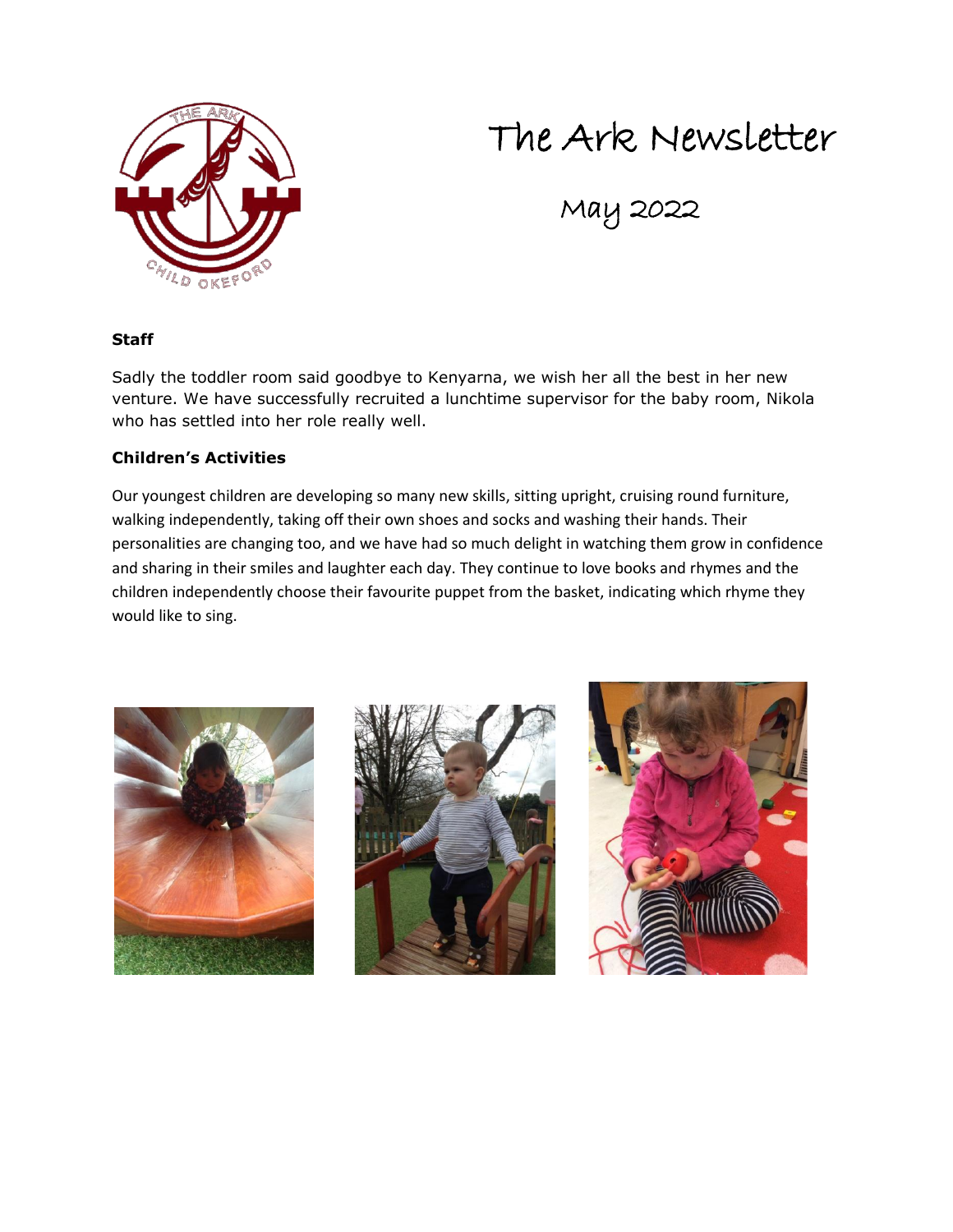

In the preschool room we have had a real focus on developing fine motor skills. Fine motor skills are essential for performing everyday skills like self care tasks (e.g. clothing fastenings, using cutlery) and academic skills (e.g. pencil skills of drawing, writing and colouring). These activities help to build up the muscles in their hands and help them to hold and control a pencil. Out in the garden, every opportunity is taken to have a bug hunt and excitement roars across the garden when a 'creature' is found! The staff have followed the children's interests both inside and outside. Some children have been wanting to use the balls in the garden in a variety of ways, such as playing throwing and catching games or even trying to hit them with a racket



The preschool children have also been learning about different occupations and cultures. They have been lucky to receive some special visitors to come and talk to them.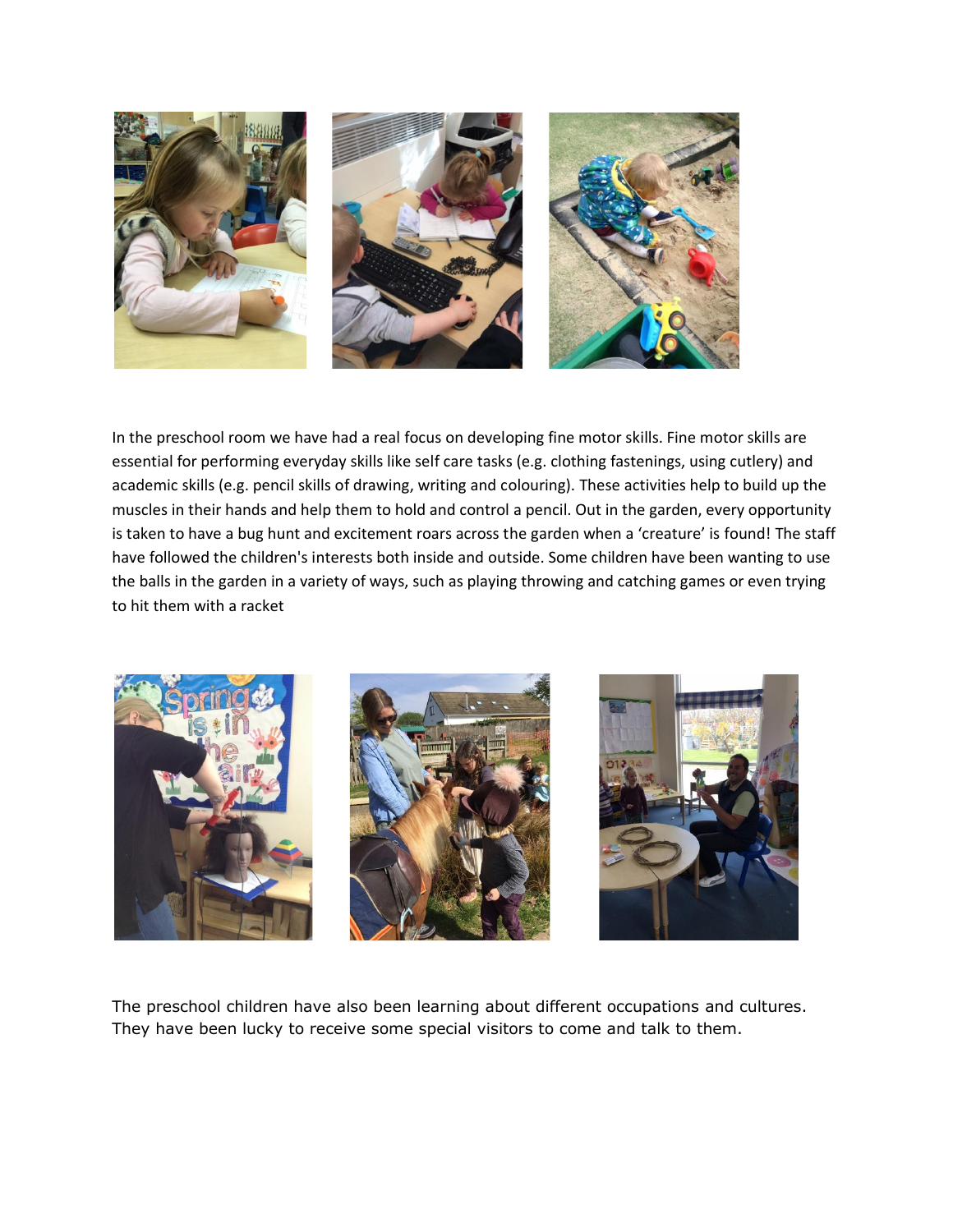**Sun cream and sunhats –** All parents must have signed the sun cream permission on their child's admission form to enable The Ark staff to apply sun cream to their child. Without this permission your child will not be able to enjoy our outside space during the hottest times of day. We have nursery sun cream, but if you prefer and/or your child has sensitive skin, you may provide your own cream to be handed to a member staff when you drop off your child. Please clearly label your sun cream with your child's name and the expiry date of the cream. All children also need to bring a sunhat in to nursery (again clearly labelled with their name).

#### **Preschool Parents Evening**

Preschool will be hosting a parents evening on Thursday 30th June 530-7pm for those children who are transitioning to school in September. This will be an opportunity for your child's key worker to discuss the school readiness toolkit with you and celebrate their learning journeys.

If you would like an appointment please speak to Doreen or your child's key worker

Preschool Graduation will be taking place on **Tuesday 19th July at 12pm** more details to follow.

#### **Dates for your diary**

The Ark will be hosting their annual Summer BBQ for all families on **Saturday 25th June from 12-2pm** This is a fun social event for families to enjoy a relaxing afternoon with great food and drink and a chance to meet other families. We do not charge for children and aim only to cover our costs.

We would be most grateful if parents could let a member of staff know if they would like to attend. If you have any special dietary requirements, food allergies or intolerances please let a member of staff know.

#### **Adult's £5.00 children are free.**

On Wednesday May 18th Preschool children will be joining sports day at St. Nicholas School and taking part in a race from 130pm.

#### **Summer Term 2022**

Monday 25<sup>th</sup> April – Friday 22<sup>nd</sup> July

Half-term and Holiday Club Monday  $30<sup>th</sup>$  May – Tuesday  $7<sup>th</sup>$  June

#### **Bank Holidays Thursday 2nd June and Friday 3rd June when The Ark will be closed Holiday Club/Inset day Monday 6th June.**

Summer and Holiday Club Monday  $25<sup>th</sup>$  July – Friday  $26<sup>th</sup>$  August inclusive

#### **The Ark Closure week Monday 29th August – Friday 2nd September**

Sarah McNab

Nursery Manager